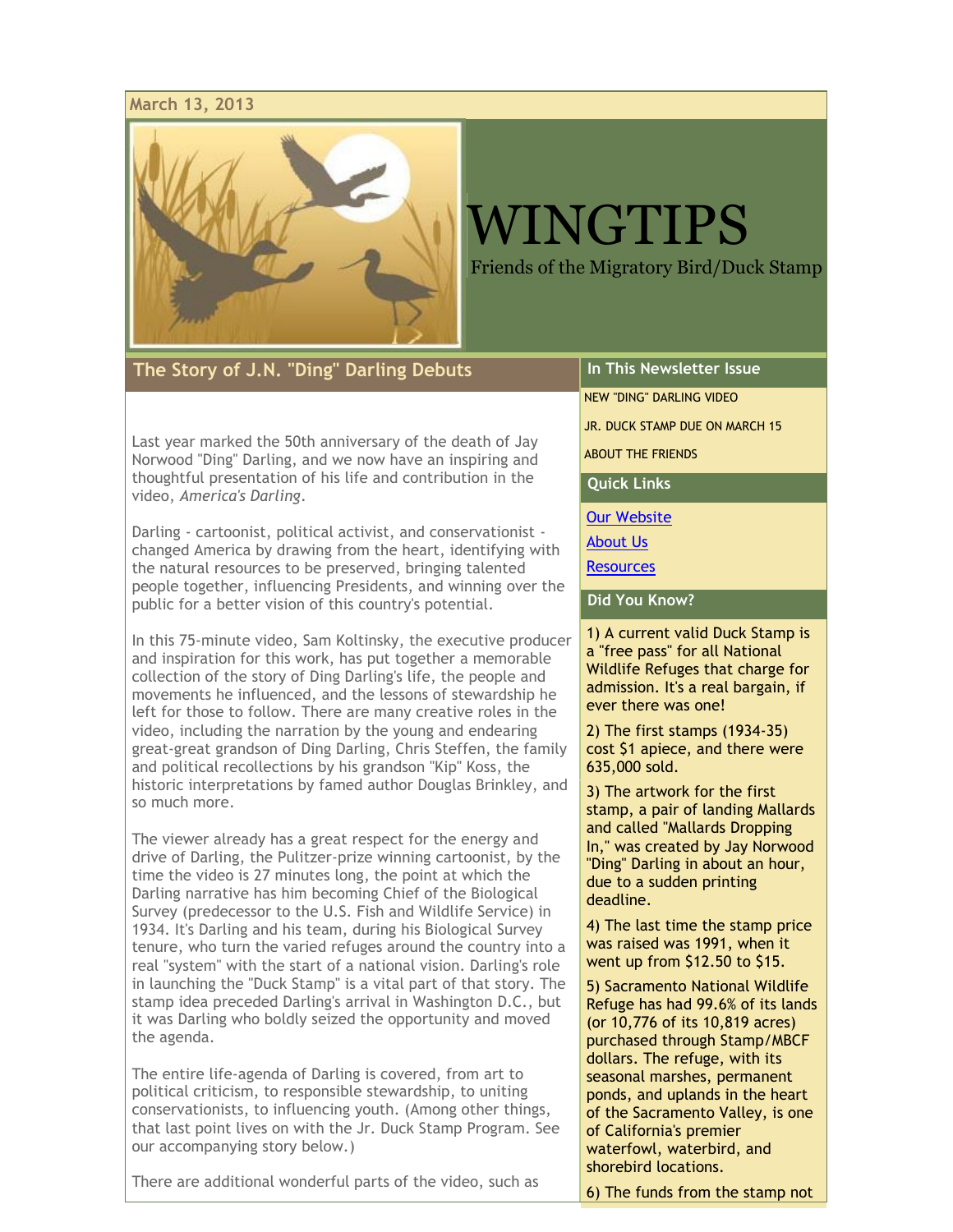interviews with Dale Hall of Ducks Unlimited and Larry Schweiger of National Wildlife Federation. But the comments of artists - be they biting cartoonists or sophisticated wildlife painters - are, perhaps, most moving. Indeed, it's Jim Hautman, stamp-artist extraordinaire, who captures the Darling living legacy through the stamp: "It's great to be a part of a program that contributes so much back to nature."

*America's Darling: The Story of Jay N. "Ding" Darling* is a video you should view and share with others. You can find more information [here.](http://r20.rs6.net/tn.jsp?e=001MU5scUrHJQFllCSexnmwjdRITL-f5Niqr0H9SDXXtkWAryKCtjExFrgRrSUTP-SWg6SlHcIutygg_uh2xJVq2kMTqAYTj0SSpPoWBtBTntMN-LRdIRLR7VSQ0yplZVOsw3lYD9qezIHLtrLWIS7Q8eTyOzCeinyNdWTtnJIw9EoTuOkTUnWm0wSrlFUD_35SkHO5wWzUR0I6TcfLxyjCpmw_jzNcM7rh)

only go to refuges, but since 1958, also go to purchase wetland and grassland habitats within the Prairie Pothole Region of the upper Midwest and northern Great Plains. Through the Small Wetlands Acquisition Program, the USFWS has protected nearly 3 million acres of wetland and grassland habitat. These units are commonly referred to as Waterfowl Production Areas or WPAs. All WPAs are part of the National Wildlife Refuge System.

#### **Jr. Duck Stamp Art Due on March 15**

The Jr. Duck Stamp Program is a unique effort of incalculable value. Since its start in 1989, and particularly since the implementation of a national art contest and stamp in 1993, the Jr. Duck Stamp Program has inspired hundreds of thousands of youngsters in conservation and the arts. Today, more than 27,000 students enter state Jr. Duck Stamp Art Contests annually.

In fact, 15 March 2013 is the deadline for submitting art for most state Junior Duck Stamp contests. Exceptions are South Carolina, which had its deadline on 11 January, and both Arizona



**Stamp for 2012-13.**

and Ohio, which had their deadlines on 1 March.

A new Junior Duck Stamp is released by 1 July each year by the U.S. Fish and Wildlife Service. These stamps are sold for \$5 each. Proceeds from stamp sales are recycled back into the program and are used to fund scholarships for national contest winners, state programs, marketing, and environmental education materials. The current 2012-13 stamp is shown on the left.

The program is profoundly exciting and inspirational. Not only is the standard program one that brings thousands of youngsters to nature through art, but the new curriculum for the Jr. Duck Stamp Program also gives it more power, more relevance.

At the same time, the Friends of the Migratory Bird/Duck Stamp is concerned that the funding for the Jr. Duck Stamp Program is in serious jeopardy within the U.S. Fish and Wildlife Service. In a recent letter to Dan Ashe, Director of the U.S. Fish and Wildlife Service, the Friends stressed that the Jr. Duck Stamp effort is one of the most important things that the U.S. Fish and Wildlife Service does in the area of wildlife education for youth. Moreover, it is one of the best links to "create and sustain a constituency for the Migratory Bird Hunting and Conservation [Duck] Stamp, teaching younger Americans - and reminding their parents - of the value of waterfowl, wetland, and grassland conservation."

While appreciating the difficult budget decisions that have to be made inside the USFWS these days, the letter requested that Ashe use the power of his position to "reverse any adverse funding decision and to continue to give the Jr. Duck Stamp program the support it so richly deserves." For more on the Jr. Duck Stamp Program and the letter, see [the news on our website.](http://r20.rs6.net/tn.jsp?e=001MU5scUrHJQGbu7A08nK84vsmtIrOdJgE4Czi7tOtdaxLkD92IxP6JCUbXCkCv2mCgt-b2cWDc4zAOWtCTfJVdZR1F1_TTYTUfQJlkj1W7baP7Ea-InbVWmBXsqBSK5pYcRxIGI7iZI50-8CTTLwzI3v3y4LedkFc_12vYCQlnADwjqkThwTMavDE5pUuoGBDcya6BUcPf2krV_MTKFEgGw==)